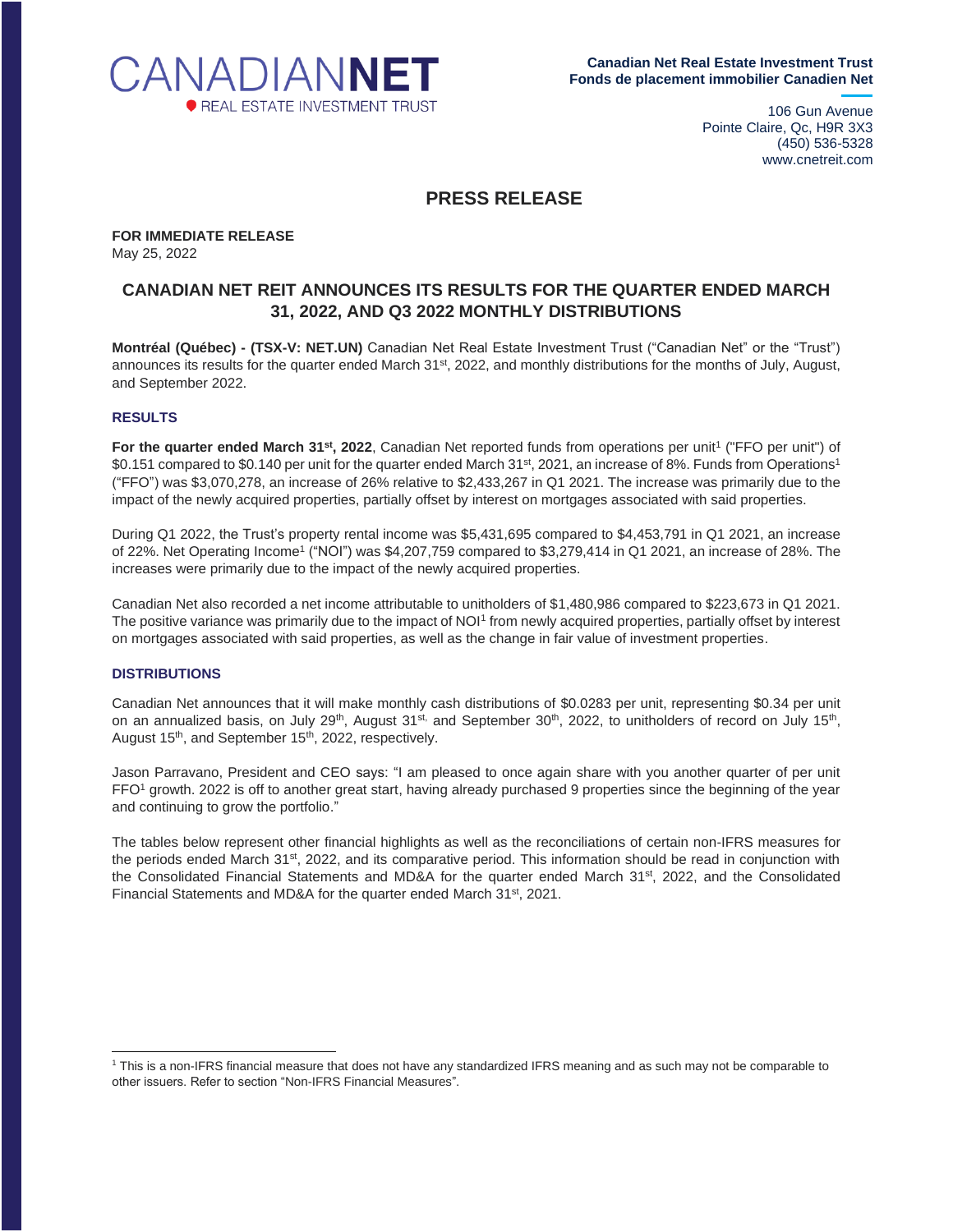## **SUMMARY OF SELECTED FINANCIAL INFORMATION**

| 3 months                                        |             |             |            |       |
|-------------------------------------------------|-------------|-------------|------------|-------|
| <b>Periods ended March 31</b>                   | 2022        | 2021        | Δ          | %     |
| <b>Financial info</b>                           |             |             |            |       |
| Property rental income                          | 5,431,695   | 4,453,791   | 977,904    | 22%   |
| Net income and                                  |             |             |            |       |
| comprehensive income                            | 1,480,986   | 223,673     | 1,257,313  | 562%  |
| NOI <sup>(1)</sup>                              | 4,207,759   | 3,279,414   | 928,345    | 28%   |
| FFO <sup>(1)</sup>                              | 3,070,278   | 2,433,267   | 637.011    | 26%   |
| AFFO <sup>(1)</sup>                             | 2,923,746   | 2,236,544   | 687,202    | 31%   |
| Investment properties                           | 267,390,147 | 187,591,316 | 79.798.831 | 43%   |
| Adjusted investment properties (1)              | 314,071,396 | 225,561,827 | 88,509,569 | 39%   |
| <b>Total assets</b>                             | 293,285,225 | 208,549,407 | 84,735,818 | 41%   |
| Mortgages                                       | 128,636,709 | 97,813,717  | 30,822,992 | 32%   |
| Long-term debt                                  | 60.000      | 75,000      | (15,000)   | (20%) |
| Current portion of mortgages and long term-debt | 14,396,253  | 8,970,774   | 5,425,479  | 60%   |
| Credit facilities                               | 6,115,000   | 1,050,000   | 5,065,000  | 482%  |
| Total convertible debentures                    | 8,332,811   | 8,128,852   | 203,959    | 3%    |
| Total equity                                    | 131,130,975 | 89,408,345  | 41,722,630 | 47%   |
| Weighted average units o/s - basic              | 20,320,019  | 17,420,614  | 2,899,405  | 17%   |
| Amounts on a per unit basis                     |             |             |            |       |
| FFO <sup>(1)</sup>                              | 0.151       | 0.140       | 0.011      | 8%    |
| AFFO <sup>(1)</sup>                             | 0.144       | 0.128       | 0.016      | 12%   |
| <b>Distributions</b>                            | 0.085       | 0.075       | 0.010      | 13%   |

(1) This is a non-IFRS financial measure that does not have any standardized IFRS meaning and as such may not be comparable to other issuers. Refer to section "Non-IFRS financial measures".

### **ADJUSTED INVESTMENT PROPERTIES**

| As at March 31                                | 2022        | 2021        |      |
|-----------------------------------------------|-------------|-------------|------|
| <b>Investment Properties</b>                  |             |             |      |
| Developed properties                          | 267,390,147 | 187,591,316 | 43%  |
|                                               | 267,390,147 | 187,591,316 | 43%  |
| Joint Venture Ownership(1)                    |             |             |      |
| Developed properties                          | 43,776,289  | 35,035,830  | 25%  |
| Properties under development                  | 2,904,960   | 2,934,681   | (1%) |
| Adjusted Investment Properties <sup>(2)</sup> |             |             |      |
|                                               | 314,071,396 | 225,561,827 | 39%  |

(1) Represents Canadian Net's proportionate share

(2) This is a non-IFRS financial measure that does not have any standardized IFRS meaning and as such may not be comparable to other issuers. Refer to section "Non-IFRS financial measures"

# **RESULTS OF OPERATIONS**

|                                            | 3 months    |             |           |  |
|--------------------------------------------|-------------|-------------|-----------|--|
| <b>Periods ended March 31</b>              | 2022        | 2021        | Δ         |  |
| Rental Income                              | 5,431,695   | 4,453,791   | 977,904   |  |
| Operating costs                            | (1,223,936) | (1,174,377) | (49,559)  |  |
| Net Operating Income <sup>(1)</sup>        | 4,207,759   | 3.279.414   | 928,345   |  |
| Share of net income (loss) from            |             |             |           |  |
| investments in joint ventures              | 1,056,100   | (801, 624)  | 1,857,724 |  |
| Increase/(decrease) in fair values         |             |             |           |  |
| of investment properties                   | (1,491,410) | (1,450,766) | (40, 644) |  |
| <b>Financial expenses</b>                  | 1,668,936   | 298,748     | 1,370,188 |  |
| Administrative expenses                    | 237.279     | 205.432     | 31.847    |  |
| Unit-based compensation                    | 385.248     | 299.171     | 86,077    |  |
| Net income                                 |             |             |           |  |
| and comprehensive income                   | 1,480,986   | 223,673     | 1,257,313 |  |
| FFO <sup>(1)</sup>                         | 3,070,278   | 2,433,267   | 26%       |  |
| $FFO$ per unit <sup><math>(1)</math></sup> | 0.151       | 0.140       | 8%        |  |
| Weighted avg. units o/s                    |             |             |           |  |

Basic 20,320,019 17,420,614 2,899,405 (1) This is a non-IFRS financial measure that does not have any standardized IFRS

meaning and as such may not be comparable to other issuers. Refer to section "Non-IFRS financial measures"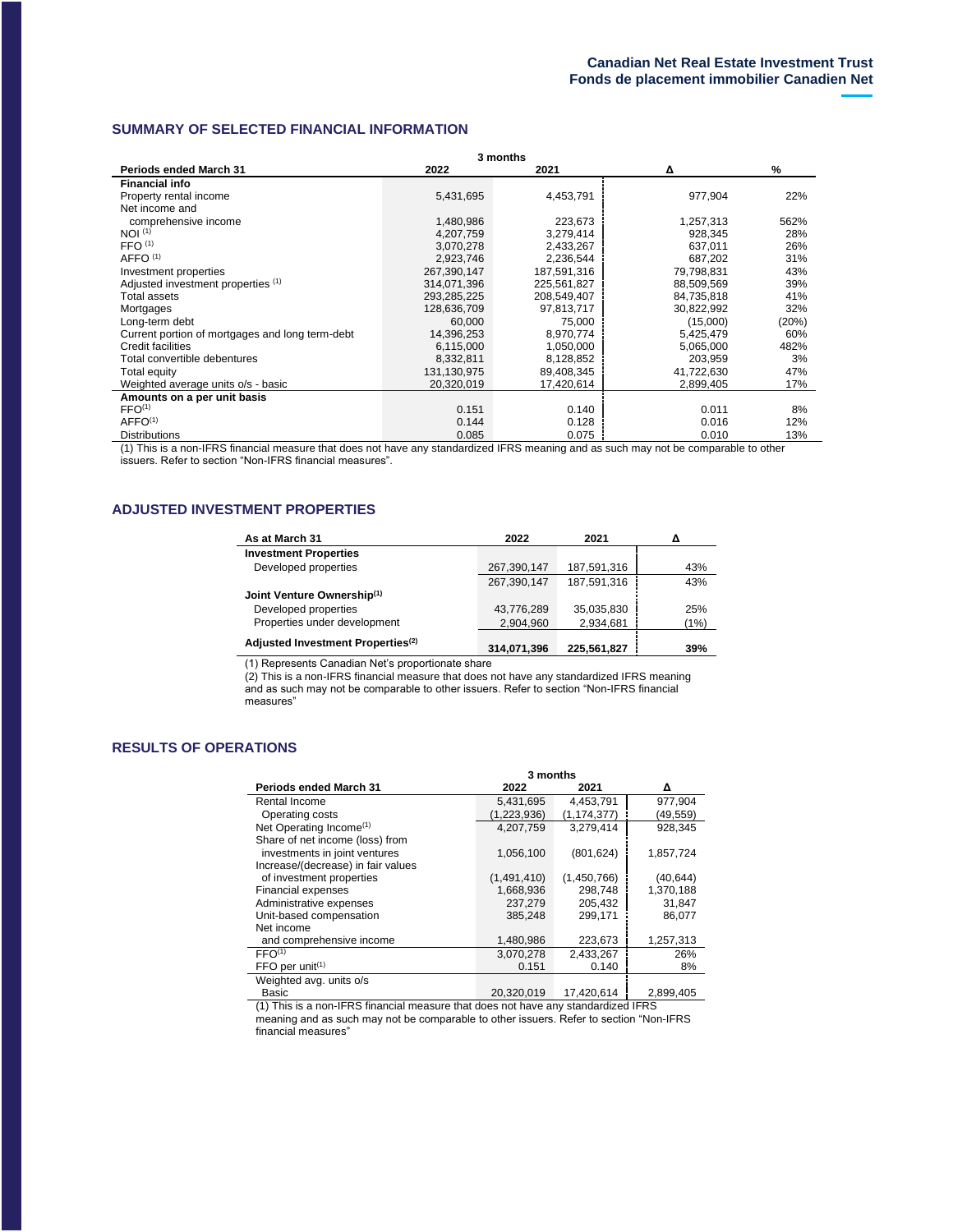#### **FUNDS FROM OPERATIONS**

|                                                                | 3 months   |            |             |
|----------------------------------------------------------------|------------|------------|-------------|
| <b>Periods ended March 31</b>                                  | 2022       | 2021       | Δ           |
| Net income attributable                                        |            |            |             |
| to unitholders                                                 | 1,480,986  | 223,673    | 1,257,313   |
| $\Delta$ in value of investment properties                     | 1,491,410  | 1,450,766  | 40,644      |
| $\Delta$ in value of investment                                |            |            |             |
| properties in joint ventures                                   | (633, 855) | 1,165,947  | (1,799,802) |
| Unit-based compensation                                        | 385,248    | 299,171    | 86,077      |
| $\Delta$ fair value adjustments on derivative                  |            |            |             |
| financial instruments                                          | 339,006    | (713, 377) | 1,052,383   |
| Accretion of lease payments                                    | 7,483      | 7,087      | 396         |
| FFO <sup>(1)</sup>                                             | 3,070,278  | 2,433,267  | 26%         |
| $FFO$ per unit <sup><math>(1)</math></sup>                     | 0.151      | 0.140      | 8%          |
| <b>Distributions</b>                                           | 1.724.930  | 1,307,150  | 417.780     |
| Distributions per unit                                         | 0.085      | 0.075      | 13%         |
| FFO per unit <sup><math>(1)</math></sup> - after distributions | 0.066      | 0.065      | 2%          |
| Distributions per unit as a % of                               |            |            |             |
| FFO per unit $(1)$                                             | 56%        | 54%        | 2%          |
| Weighted avg. units o/s                                        |            |            |             |
| <b>Pocio</b>                                                   | 20.220.010 | 17.1206611 | 2.900.405   |

 Basic 20,320,019 17,420,614 2,899,405 (1) This is a non-IFRS financial measure that does not have any standardized IFRS

meaning and as such may not be comparable to other issuers. Refer to section "Non-IFRS financial measures"

#### **ADJUSTED FUNDS FROM OPERATIONS**

|                                                                 | 3 months   |            |           |
|-----------------------------------------------------------------|------------|------------|-----------|
| <b>Periods ended March 31</b>                                   | 2022       | 2021       | Δ         |
| FFO <sup>(1)</sup>                                              | 3,070,278  | 2,433,267  | 637,011   |
| Amortization of finance charges                                 |            |            |           |
| included in interest expense                                    |            |            |           |
| Straight-line rent adjustment <sup>(2)</sup>                    | (117, 820) | (148, 290) | 30,470    |
| Maintenance/cap-ex on                                           |            |            |           |
| existing properties                                             | (28, 712)  | (48, 433)  | 19,721    |
| Leasing costs on existing properties                            |            |            |           |
| Debt extinguishment penalties                                   |            |            |           |
| AFFO <sup>(1)</sup>                                             | 2,923,746  | 2,236,544  | 31%       |
| AFFO per unit <sup>(1)</sup>                                    | 0.144      | 0.128      | 12%       |
| Distributions per unit                                          | 0.085      | 0.075      | 13%       |
| AFFO per unit <sup><math>(1)</math></sup> - after distributions | 0.059      | 0.053      | 11%       |
| Distributions per unit <sup>(1)</sup> as a % of                 |            |            |           |
| $AFFO$ per unit <sup><math>(1)</math></sup>                     | 59%        | 58%        | 1%        |
| Weighted avg. units o/s                                         |            |            |           |
| Basic                                                           | 20,320,019 | 17,420,614 | 2,899,405 |

(1) This is a non-IFRS financial measure that does not have any standardized IFRS meaning and as such may not be comparable to other issuers. Refer to section "Non-

IFRS financial measures"

(2) Adjusted for proportionate share of equity accounted investments

**About Canadian Net –** Canadian Net Real Estate Investment Trust is an open-ended trust that acquires and owns high-quality triple net and management-free commercial real estate properties.

**Non-IFRS Financial Measures –** The Trust's consolidated financial statements are prepared in accordance with International Financial Reporting Standards ("IFRS"). In this press release, as a complement to results provided in accordance with IFRS, the Trust discloses and discusses certain non-IFRS financial measures: FFO, FFO per unit, AFFO, AFFO per unit, NOI, and Adjusted Investment Properties. These non-IFRS measures are not defined by IFRS, do not have a standardized meaning, and may not be comparable with similar measures presented by other issuers. Canadian Net has presented such non-IFRS measures as management of the Trust believes they are relevant measures of Canadian Net's underlying operating performance and debt management. Non-IFRS measures should not be considered as alternatives to net income, cash generated from (utilized in) operating activities, or comparable metrics determined in accordance with IFRS as indicators of the Trust's performance, liquidity, cash flow, and profitability. For a full description of these measures and, where applicable, a reconciliation to the most directly comparable measure calculated in accordance with IFRS, please refer to the "Non-IFRS Financial Measures " section in Canadian Net's management's discussion and analysis for the three-month period ended March 31, 2022, available under Canadian Net's profile on SEDAR at www.sedar.com.